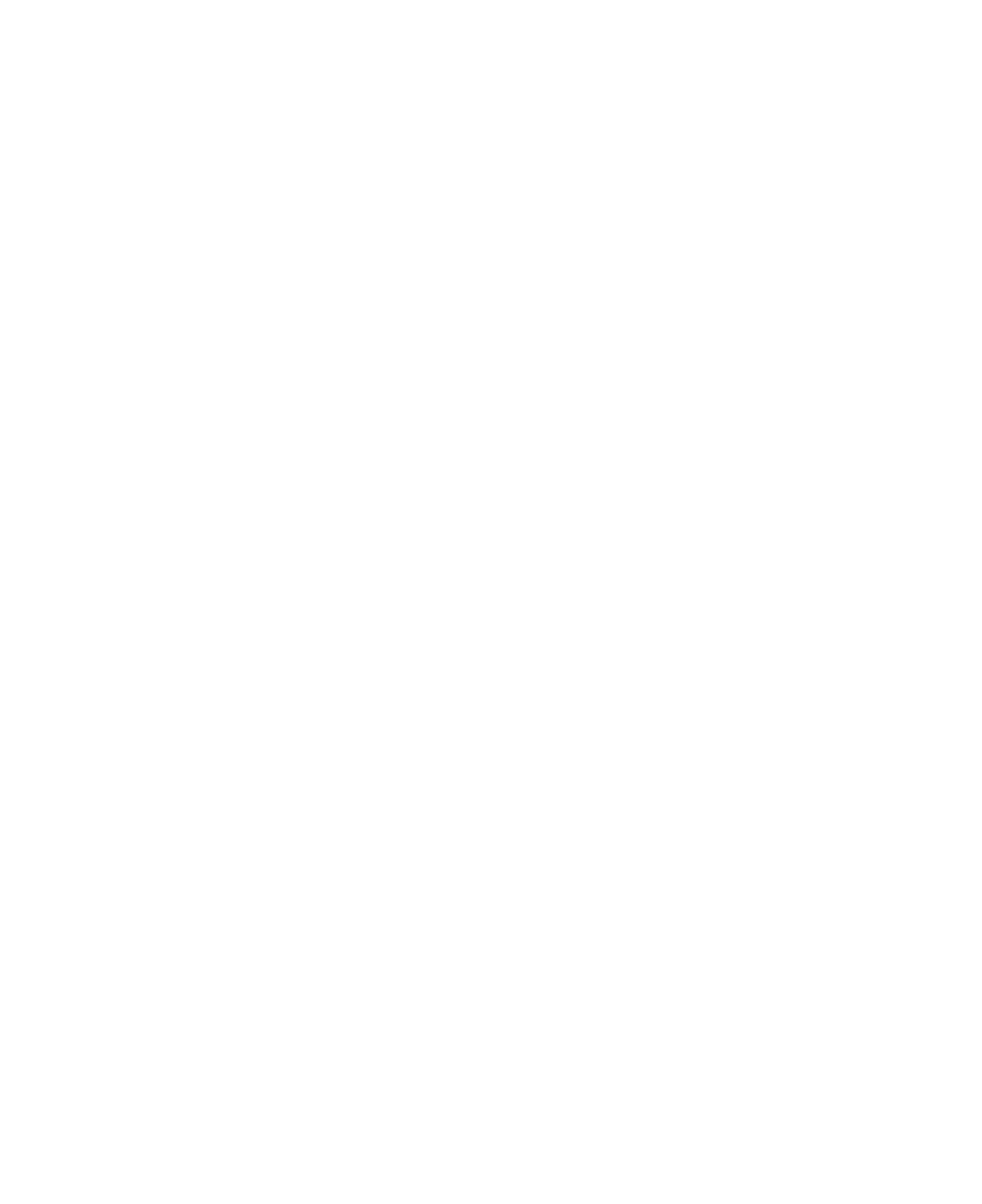**SIXTH EDITION** 

# **CANADIAN CITIES IN TRANSITION**

**Understanding Contemporary Urbanism** 

Edited by Markus Moos | Tara Vinodrai | Ryan Walker

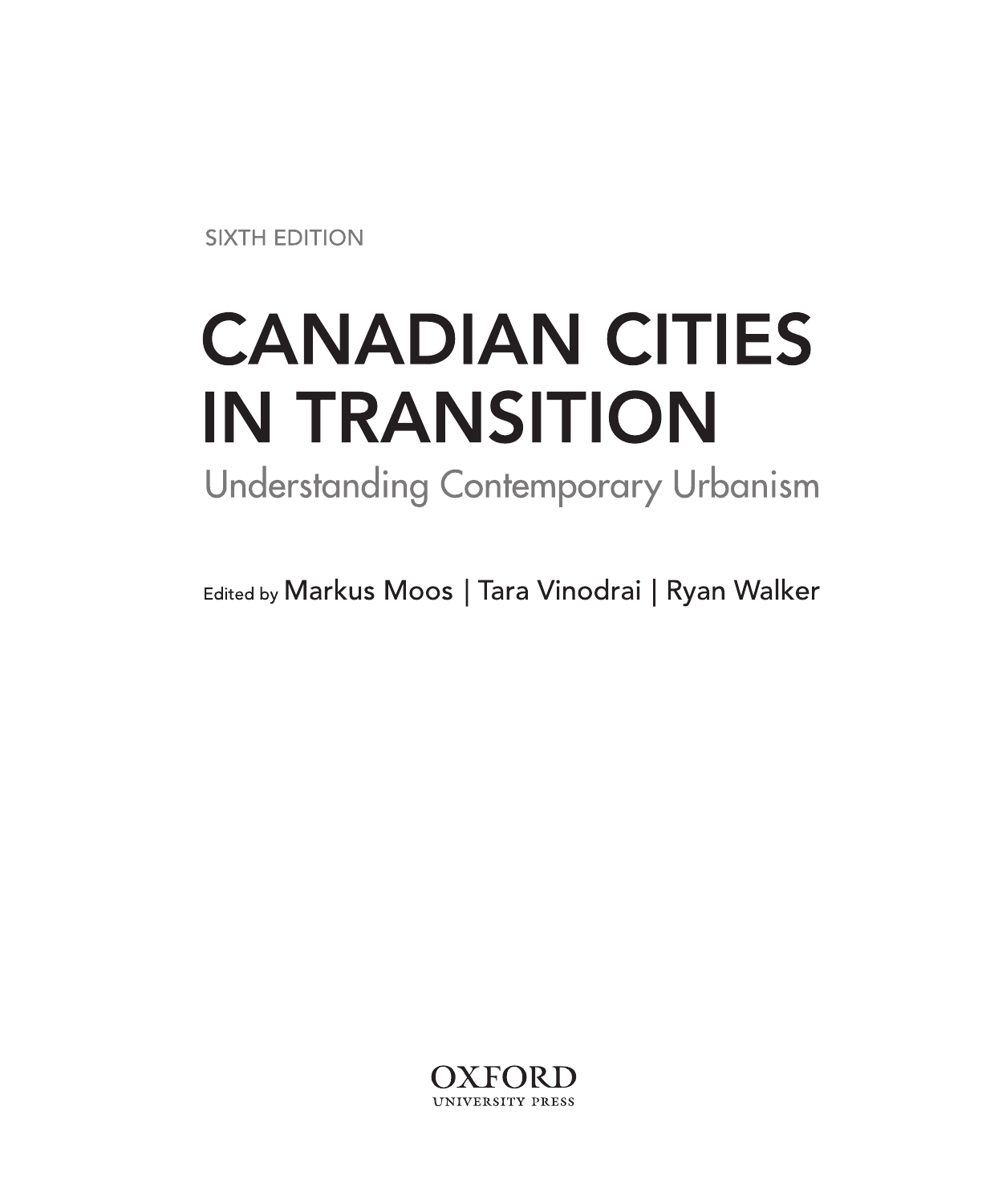#### OXFORD

Oxford University Press is a department of the University of Oxford. It furthers the University's objective of excellence in research, scholarship, and education by publishing worldwide. Oxford is a registered trade mark of Oxford University Press in the UK and in certain other countries.

> Published in Canada by Oxford University Press 8 Sampson Mews, Suite 204, Don Mills, Ontario M3C 0H5 Canada

> > www.oupcanada.com

Copyright © Oxford University Press Canada 2020

The moral rights of the author have been asserted

Database right Oxford University Press (maker)

First Edition published in 1991 Second Edition published in 2000 Third Edition published in 2006 Fourth Edition published in 2010 Fifth Edition published in 2015

All rights reserved. No part of this publication may be reproduced, stored in a retrieval system, or transmitted, in any form or by any means, without the prior permission in writing of Oxford University Press, or as expressly permitted by law, by licence, or under terms agreed with the appropriate reprographics rights organization. Enquiries concerning reproduction outside the scope of the above should be sent to the Permissions Department at the address above or through the following url: www.oupcanada.com/permission/permission\_request.php

Every effort has been made to determine and contact copyright holders. In the case of any omissions, the publisher will be pleased to make suitable acknowledgement in future editions.

#### **Library and Archives Canada Cataloguing in Publication**

Title: Canadian cities in transition : understanding contemporary urbanism / edited by Markus Moos, Tara Vinodrai and Ryan Walker. Names: Moos, Markus, 1980- editor. | Vinodrai, Tara, 1974- editor. | Walker, Ryan, 1975- editor. Description: Sixth edition. | Includes index. Identifiers: Canadiana (print) 20190169842 | Canadiana (ebook) 20190169850 | ISBN 9780199032693 (softcover) | ISBN 9780199038695 (looseleaf) | ISBN 9780199032709 (EPUB) Subjects: LCSH: Cities and towns—Canada—Textbooks. | LCSH: Urbanization—Canada—Textbooks. | LCGFT: Textbooks. Classification: LCC HT127 .C32 2020 | DDC 307.760971—dc23

Cover image: © Paul McKinnon/Shutterstock.com Cover design: Laurie McGregor Interior design: Sherill Chapman

Oxford University Press is committed to our environment. This book is printed on Forest Stewardship Council® certified paper and comes from responsible sources.

Printed and bound in the United States of America

1 2 3 4 — 23 22 21 20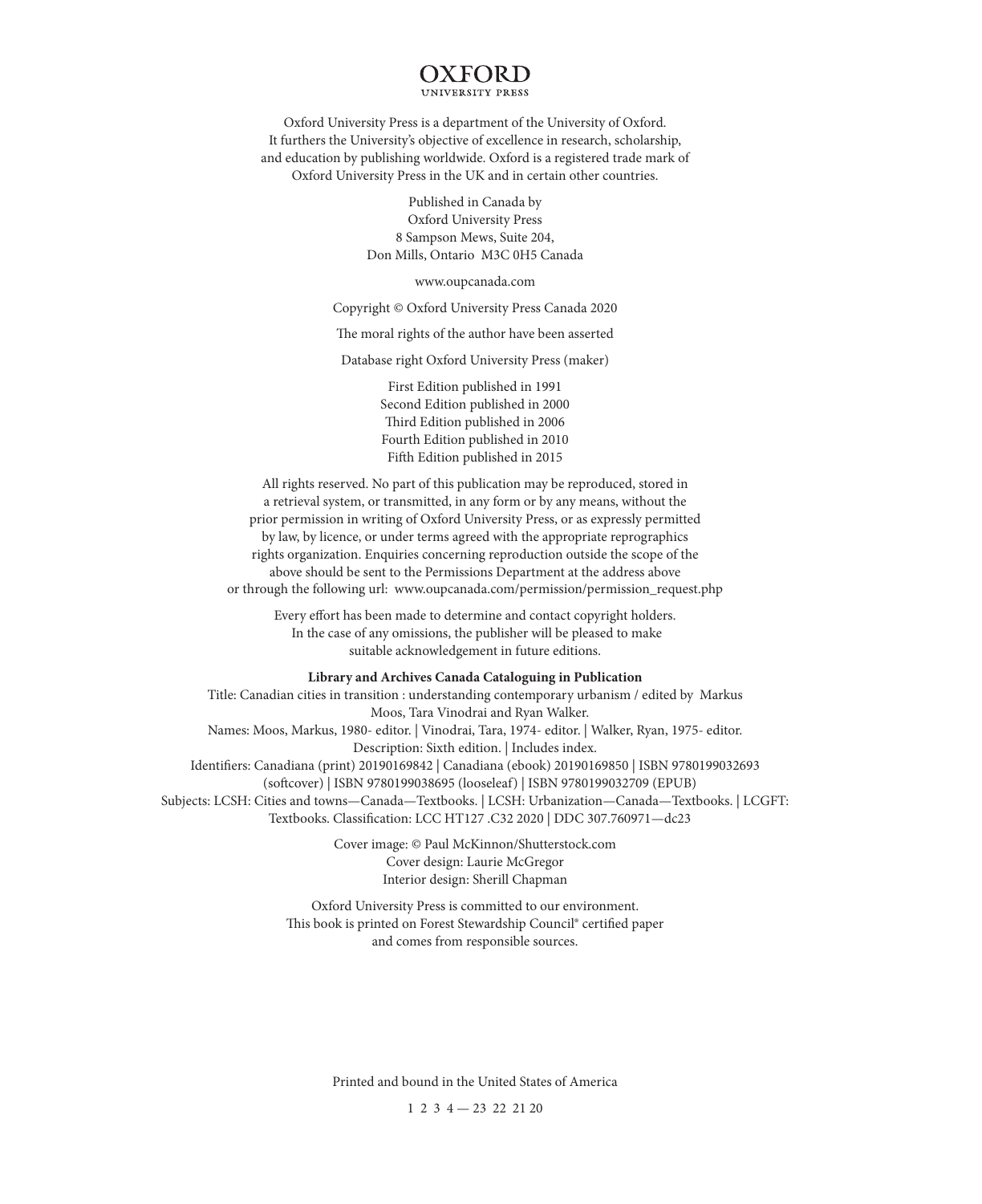## **Contents**

*Publisher's Preface vii Preface: A Guide to the Text viii Contributors xii Tribute to Trudi Bunting (1944–2017) xiv*

#### **I • City Building Blocks 1**

- 1 Fundamentals of Cities 2 *Pierre Filion*
- 2 Urban Transitions: Historical, Present, and Future Perspectives on Canadian Urban Development 15 *Pierre Filion*
- 3 Governing Canadian Cities 33 *Zack Taylor and Neil Bradford*
- 4 Indigenous Peoples, Indigenous Cities 51 *R. Ben Fawcett and Ryan Walker*
- 5 Digital Cities: Contemporary Issues in Urban Policy and Planning 70 *Shauna Brail and Betsy Donald*

#### **II • Demography, Identity, and Home 87**

- 6 Age and Generational Change in the City 89 *Markus Moos*
- 7 Urban Change through the Lens of Demography, Life Course, and Lifestyles 110 *Ivan Townshend and Ryan Walker*
- 8 International Migration and Immigration: Remaking the Multicultural Canadian City 134 *Audrey Kobayashi and Valerie Preston*
- 9 Gender, Sexuality, and the City 155 *Damaris Rose*
- 10 Urban Divisions: Inequality, Neighbourhood Poverty, and Homelessness in the Canadian City 175 *Alan Walks*
- 11 Housing: Dreams and Nightmares 195 *Richard Harris*

#### **III • Urban Form, Structure, and Design 213**

12 The Market, Planning, and Emerging Urban Forms 215 *Jill L. Grant and Pierre Filion*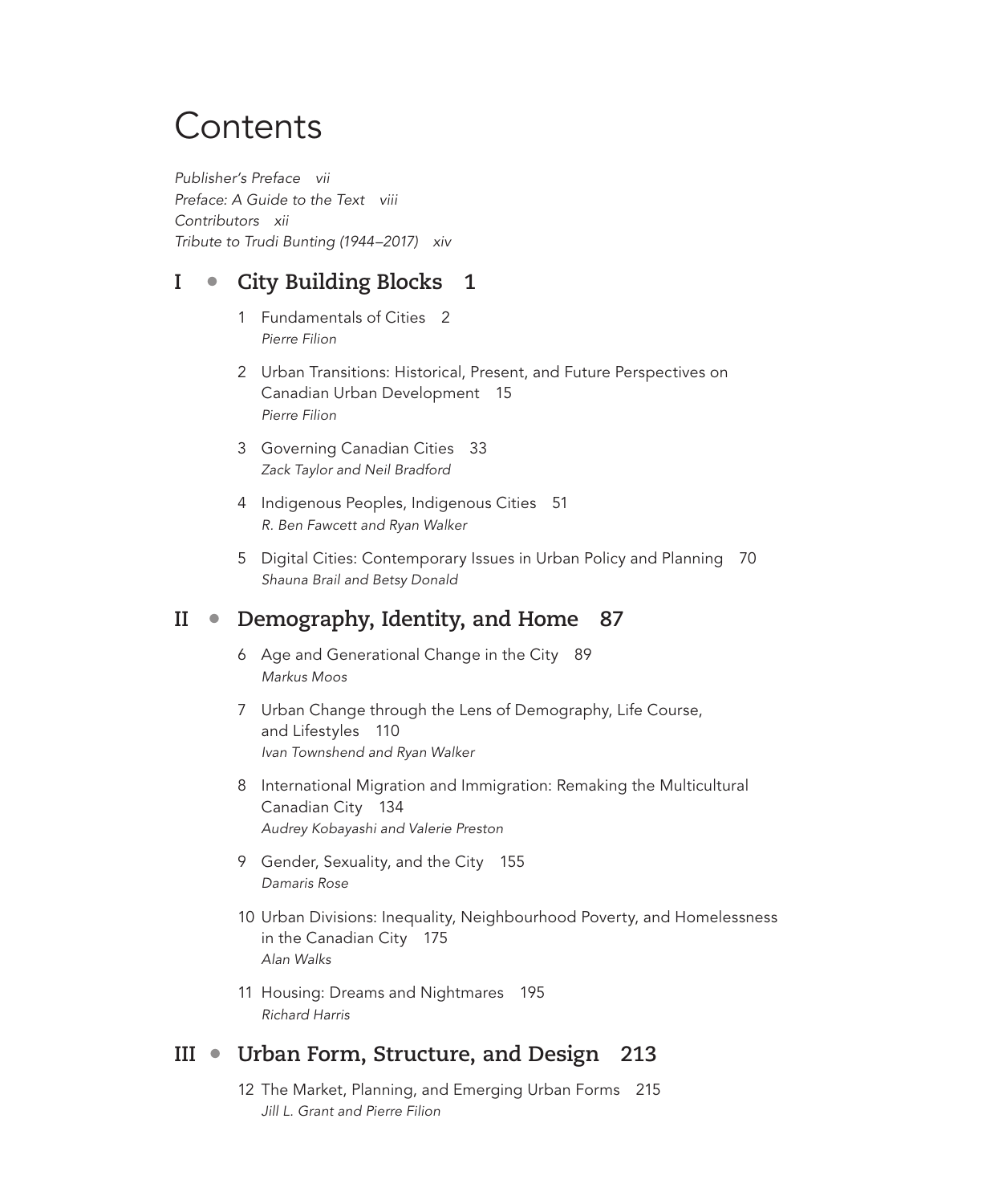- 13 Public Space in the City Centre: Design, Activity, and Measurement 232 *Ryan Walker and Jill Blakley*
- 14 Integrated Transport and Land-Use Planning: Connecting Individuals to Opportunities 255 *Ahmed El-Geneidy and Emily Grisé*
- 15 Re-Imaging, Re-Elevating, and Re-Placing the Urban: Gentrification and the Transformation of Canadian Inner Cities 277 *Alison Bain and Bryan Mark*
- 16 Cities on the Edge: Suburban Constellations in Canada 292 *Jean-Paul D. Addie, Robert S. Fiedler, and Roger Keil*

#### **IV • Economies of Cities 311**

- 17 The New Economy of Canadian Cities? Employment, Creativity, and Industrial Change 313 *Tara Vinodrai*
- 18 Innovation and Canadian Cities: Exploring Different Viewpoints 331 *Richard Shearmur*
- 19 The Economic Value of Urban Land 347 *Andrejs Skaburskis and Markus Moos*
- 20 Slow Growth and Decline in Canadian Cities 364 *Heather M. Hall and Betsy Donald*

#### **V • The Environmental Imperative 379**

- 21 Getting Serious about Urban Sustainability: Eco-Footprints and the Vulnerability of Twenty-First-Century Cities 381 *William E. Rees*
- 22 The Ups and Downs of a Sustainable and Climate Resilient Development Path in Canadian Cities 397 *Meg Holden and Robin Chang*
- 23 Food Systems and the City 417 *Alison Blay-Palmer and Karen Landman*
- 24 Climate Change Threats and Urban Design Responses 432 *Maged Senbel, Simon Liem, and Alexandra Lesnikowski*

*Glossary 446 Index 453*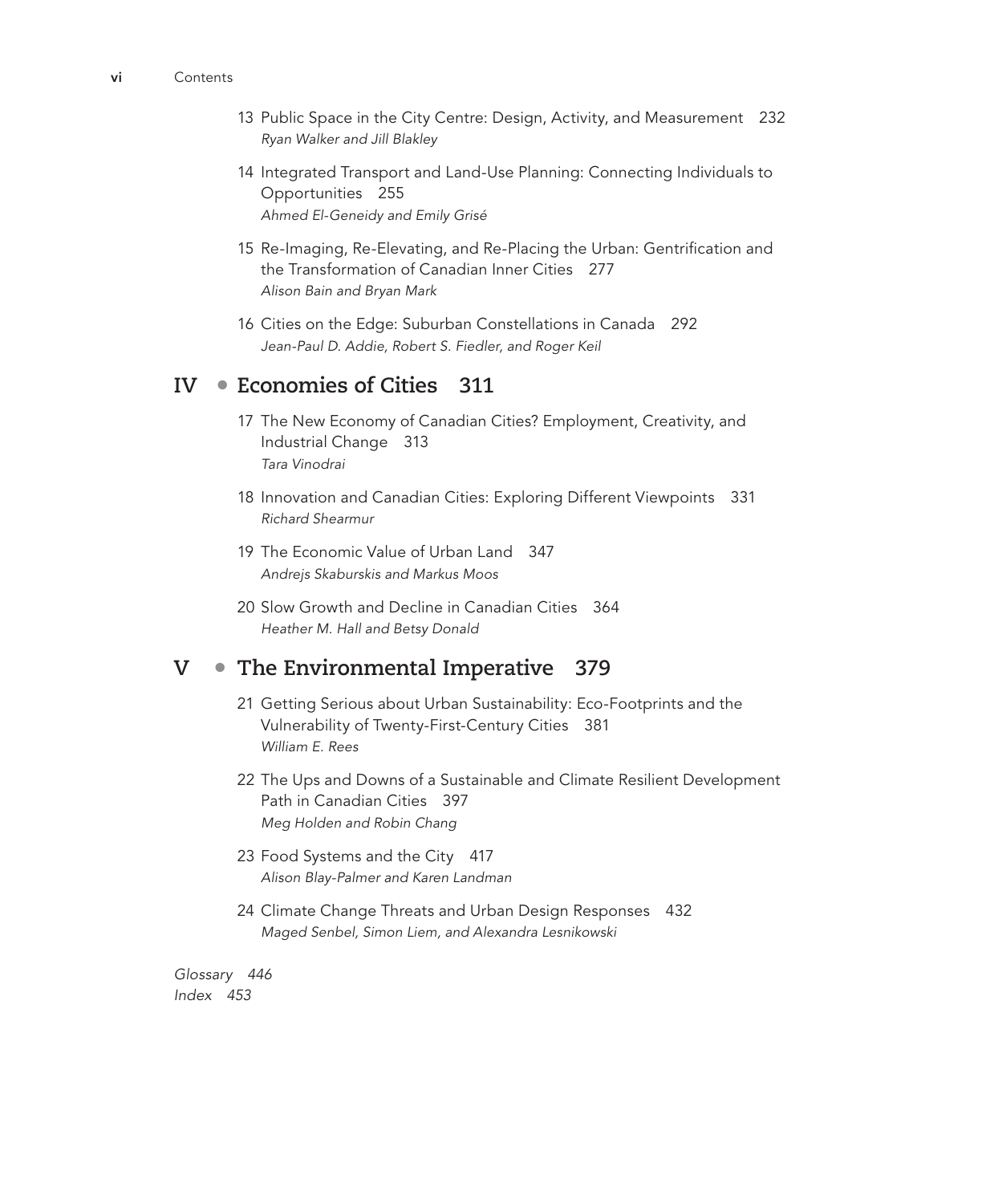## Publisher's Preface

#### **Introducing** *Canadian Cities in Transition*

Oxford University Press is proud to introduce the sixth edition of *Canadian Cities in Transition: Understanding Contemporary Urbanism,* edited by Markus Moos, Tara Vinodrai, and Ryan Walker.

The new edition retains its unique Canadian focus on urban geography and urban planning while providing a relevant and comprehensive survey of urbanization from both modern and traditional perspectives. From founding principles to the current trends shaping the discipline today, *Canadian Cities in Transition* explores the recent and ongoing transformational change to our urban environment while building on the strength of previous editions and their authoritative contributions.

#### **Highlights of the New Edition**

- **New voices.** A blend of new and seasoned scholars brings a lively mix of perspectives in the field of urban geography and planning to the text, and ensures balance in the interpretation of trends, both past and present, that are shaping Canadian cities in the twentyfirst century.
- **New and expanded topical coverage.** Coverage of issues including gentrification, climate resilient design, and digital innovation draw students into the current and relevant social

and physical factors that have an impact on the nation's urban environments.

- **Canadian perspective.** *Canadian Cities in Transition* remains the only book in urban geography and urban planning to focus on Canadian urban areas and the uniquely Canadian forces that shape our cities.
- **Updated data and visuals.** The most recent statistics and new additions to the art program help to contextualize key issues and locales.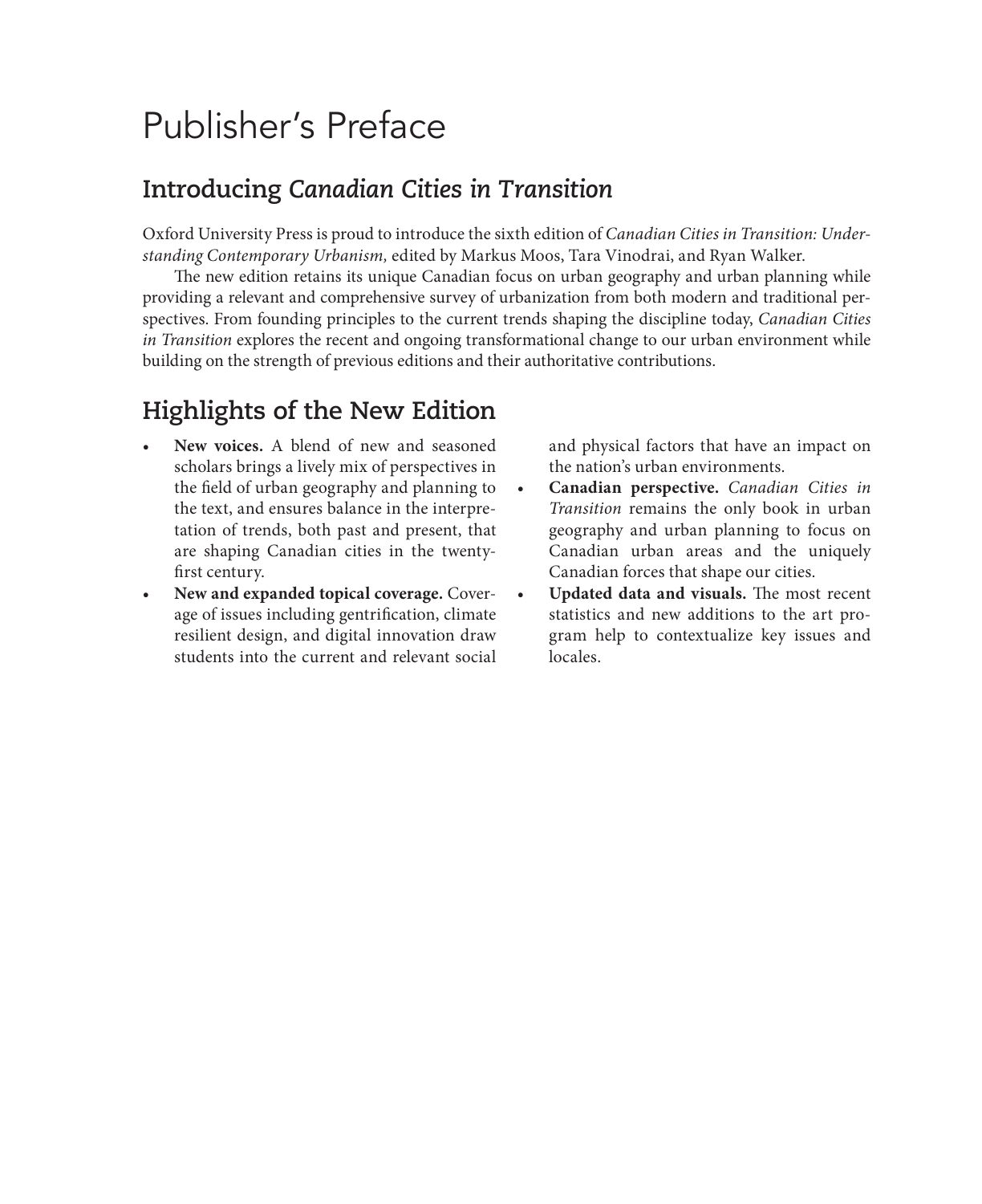### Preface: A Guide to the Text

This sixth edition of *Canadian Cities in Transition: Understanding Contemporary Urbanism* is designed to serve a number of purposes. It is an introduction for university students to the Canadian urban phenomenon, presenting different facets of the city: its historical evolution, economic dynamics, environmental impacts, dependence on natural systems, urban lifestyles, cultural makeup, social structure, infrastructures, governance, planning, and design. The volume also aims to assist the next generation of citizens, consumers, experts, business people, and politicians in their efforts to solve the urban problems—traffic congestion, different forms of environmental damage, crime, social segregation, inequality, housing affordability, governance—that they are inheriting. Canadian cities are not simply a collection of problems to be solved, however, and this book helps to articulate the promise of Canada's urban age, where people and public space are re-centred for economic, environmental, and social reasons, and where "quality" instead of simply "growth" becomes a unifying hallmark of urbanism. The book offers the most current knowledge and perspectives on the Canadian city. The contributors review the recent literature and research on different aspects of the city, and provide their expert opinion on how to focus our examination of contemporary urban issues. Finally, the volume provides an update on urban Canada by identifying the main characteristics of the contemporary Canadian urban phenomenon, its problems, achievements, and opportunities. In this regard, the text will help students and other citizens make sense of the vast flow of information on cities circulated by the media. Because quality information is a condition for judicious decisions, knowledge of the city is vital to effective planning, private and public development, consumer choice, and functioning of democratic processes.

The text is informed by different disciplines with an urban dimension: mainly geography and urban planning, but also economics, political science, sociology, ecology, and history. It focuses

on different urban themes and draws on all the disciplines relevant to their exploration. It also considers cities belonging to all size categories, as well as to different Canadian regions. Contributors who represent all parts of the country are able to highlight cross-country differences, as well as similarities by drawing on examples from their own regions.

The 24 chapters of this edition are organized into five parts. The five chapters in Part I "City Building Blocks" serve an introductory role by setting the context for the inquiries that occupy the following chapters, and also a formative role, building for readers a foundation upon which to shape their interpretation of the content in subsequent parts of the book. In Chapter 1, Pierre Filion lays out seven universal properties common to all cities. These properties explain the existence of the urban phenomenon as well as its different manifestations over time. In Chapter 2, Filion provides historical background by exploring the themes of transition and transformation that are at the centre of the book. It describes three different epochs of urban development in Canada: the pre‒World War II city, the rise of suburbanization in the postwar period, and the urban development patterns—both new and inherited—that have prevailed since the post-industrial structural shifts of the 1970s. The chapter closes with an exploration of possible future trajectories of urban development. Chapter 3, by Zack Taylor and Neil Bradford, begins by discussing the role of local governments across Canada in shaping urban policy. They identify examples of how Canadian governments and civic leaders at all levels have engaged in collaborative multi-level urban governance to address today's pressing urban challenges. In Chapter 4, Ben Fawcett and Ryan Walker discuss cities as Indigenous places, the concept of Indigenous urbanism, and key foundations to understanding the future of Canadian cities where shared sovereignty, governance, cultural resurgence, and guiding principles for truth-seeking and reconciliation need to be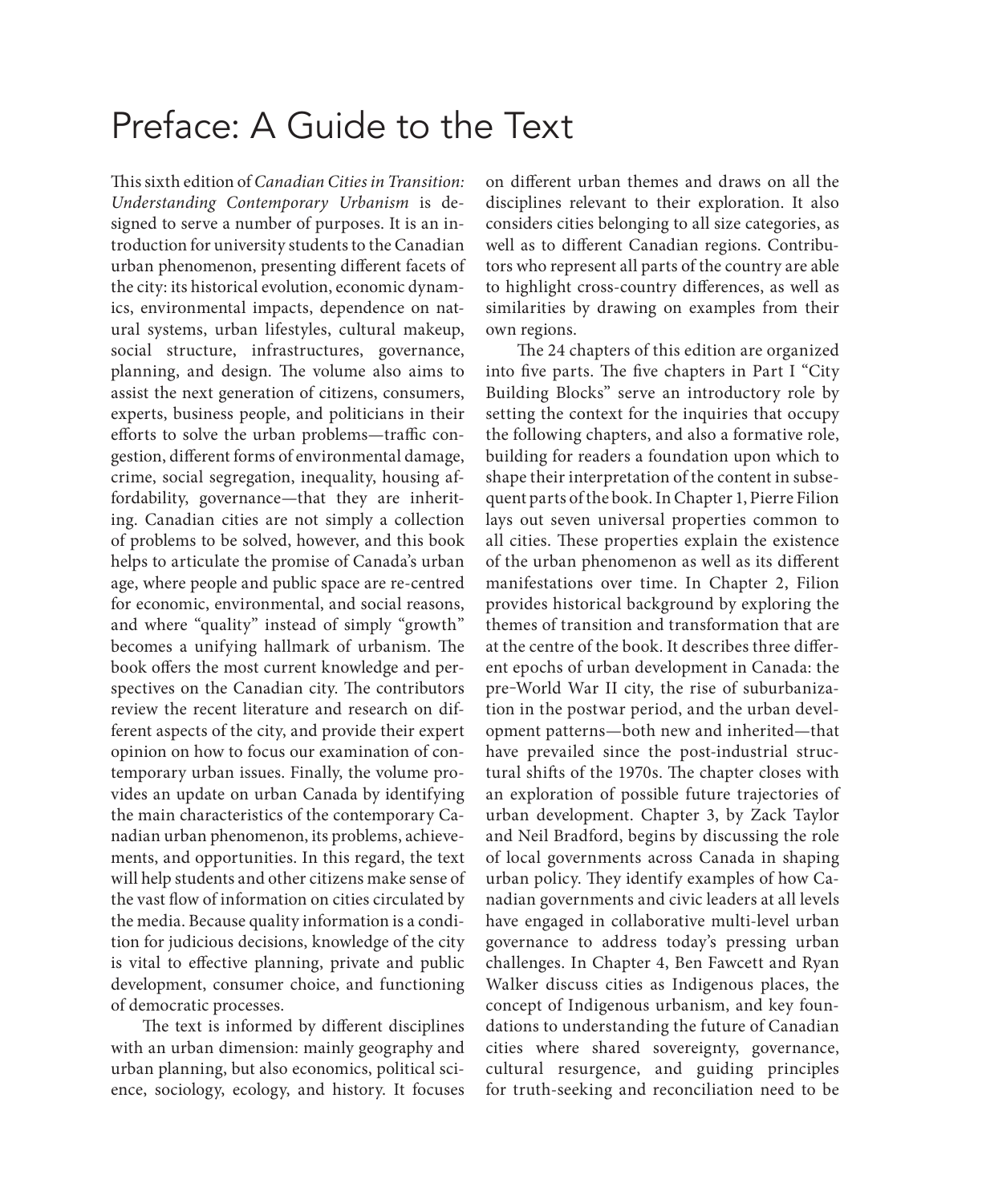understood by all who would make the Canadian city a subject of analysis, and not just the few who in the past have taken a special interest in the topic. The final building block, Chapter 5 by Shauna Brail and Betsy Donald, addresses how cities are being shaped by new—and potentially disruptive—technologies. They argue that we have entered a period where rapid digitization and the fast-paced adoption of new technologies are disrupting almost every aspect of urban life.

The six chapters in Part II, "Demography, Identity, and Home," look at how the social and cultural space of cities is shaped by demographic trends, and is responsive to changing societal and global contexts, and how the range of urban experiences is brought into sharp contrast by the extent to which people are able to meet the need for housing and home. In Chapter 6, Markus Moos considers the age and generational dimensions of urban restructuring. He tracks the changing age compositions of our cities and the changing location patterns of young adults and seniors. Moos points to growing segregation of young adults in central areas of our cities and discusses the deteriorating economic prospects of those just entering labour markets. He describes current policies aimed at planning for an aging population and explores exclusion and inequalities arising from ageism. Chapter 7, by Ivan Townshend and Ryan Walker, is about social changes affecting cities: demography, life course, and lifestyles. Among other things, the chapter highlights the effects of aging, the extension of youth, and the co-existence of numerous lifestyles, as well as the impact of these trends on the built environment and on community dynamics within our cities. In Chapter 8, Audrey Kobayashi and Valerie Preston focus on immigration and the resulting social diversity. They chart the geography of immigration in Canada—the urban areas that especially attract immigrants and where immigrants concentrate in these cities. They also describe new urban phenomena associated with immigration, such as the emergence of "ethnoburbs," and the broader policy frameworks through which immigration is managed. Damaris Rose explores the nature of gender and sexuality in the city in Chapter 9. She adopts a perspective that underscores the freedoms and constraints confronting gender differences and the expression of sexual orientations in cities. The chapter discusses the impact of values and of the spatial organization of cities on the lives of women. It also looks at how LGBTQ+ people (lesbian, gay, bisexual, transgender, queer, and others) negotiate the city. The subject of Chapter 10 is social polarization. Alan Walks identifies a range of factors accounting for growing income polarization among households over the last decades. He also paints a picture of the urban consequences of polarization—an urban social geography that is increasingly characterized by unevenness—and the policy responses that could address social inequality. Chapter 11, by Richard Harris, is devoted to housing, one of the largest uses of space in Canadian cities. The chapter reviews the socio-economic and geographic landscape of housing in Canada and the policy environment in which housing is managed, and ends with a discussion of some of the pressing issues facing the Canadian housing system as a whole.

Part III, "Urban Form, Structure, and Design," is about responses to contemporary patterns and challenges that structure our cities, as well as specific design and policy approaches seeking to enhance Canadian urbanism. In Chapter 12, Jill L. Grant and Pierre Filion pursue the planning transition theme introduced in Chapter 2 through an exploration of the newer urban forms emerging in the Canadian city. Chapter 12 is about the loud call within the planning profession for a change in urban development trends. It describes and evaluates attempts at intensifying the urban environment while acknowledging the countereffect of many new automobile-dependent urban forms, such as power malls. Ryan Walker and Jill Blakley examine the movement, market, and meeting functions of public space in Chapter 13, focusing on streets and squares in our city centres. Topics range from the conceptual to measurement and metrics, and to lessons learned over multiple generations of scholarship and observation to enhance the design and programming of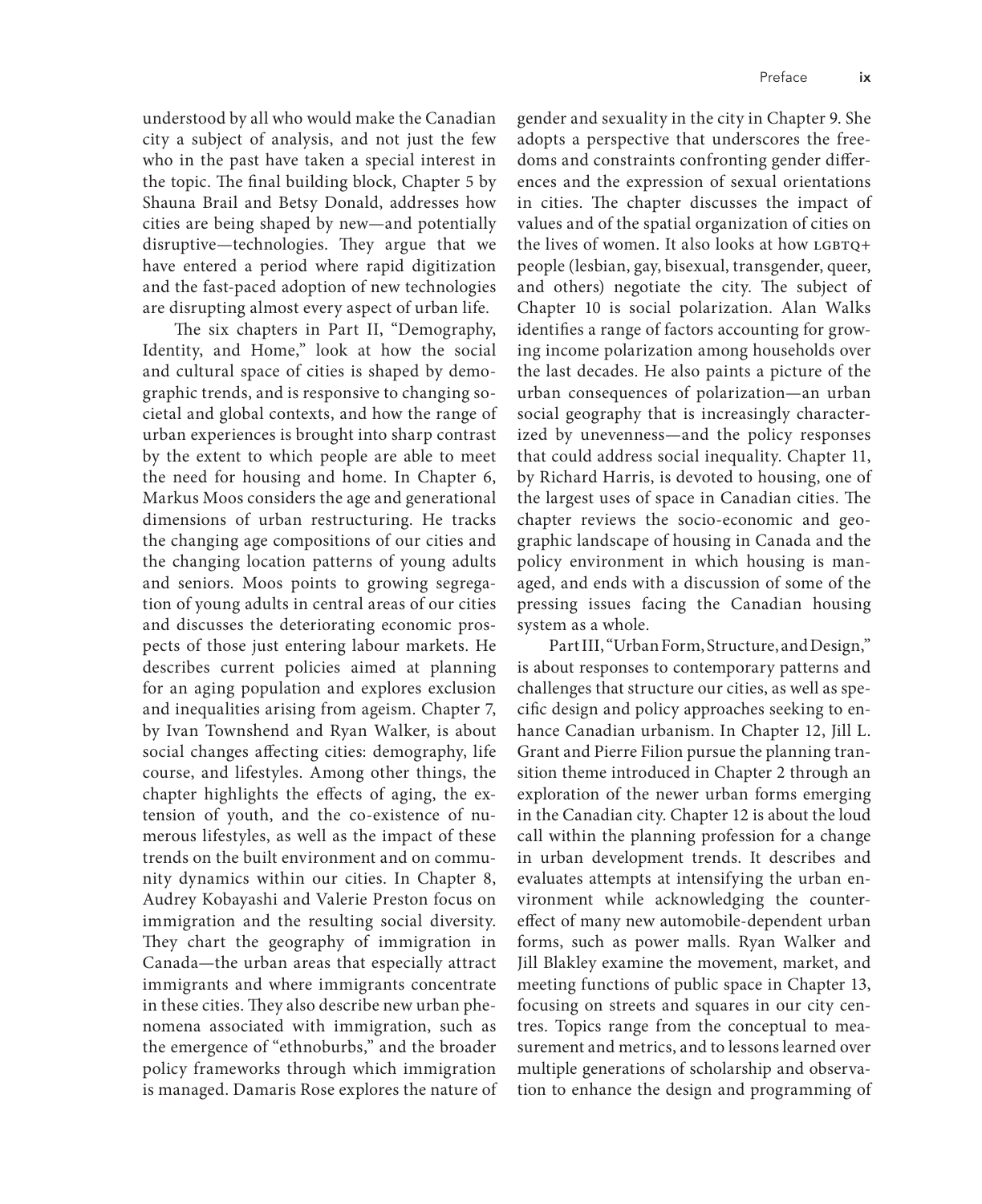public spaces. The connections between activity and urban form are discussed. The authors give examples of how public life is being re-ignited in the shared spaces of our cities by place-specific public art and performance, by recalibrating transportation infrastructure to induce more of the movement we want in our urban age, and by decades- or centuries-old lessons for good physical design of streets and squares. In Chapter 14, Ahmed El-Geneidy and Emily Grisé use the lens of accessibility to examine the relationship between transportation and land use. Following a history of urban transport, congestion levels, and the distribution of transport mode share between private automobiles, active transport, and public transit in Canadian cities are compared with urban areas internationally. The authors discuss how the modelling of travel demand is changing in pursuit of a multimodal sustainable approach that blends transport options with land-use decisions. Chapter 15, by Alison Bain and Bryan Mark, deals with emerging places in Canada's inner or central cities: gentrified neighbourhoods, high-rise condominiums, and the like. It relates the conditions that have led to their development and the impact of these places on the social structure and the functioning of cities. Given the increasingly suburban nature of urban life in Canada, it is fitting for this section of the book to close with Chapter 16, by Jean-Paul D. Addie, Robert S. Fiedler, and Roger Keil, an exploration of how understandings of the Canadian urban form are broadening to include the conceptual study of suburbanisms, the "cities on the edge."

The four chapters in Part IV, "Economies of Cities," undertake an examination of urban economics and the dynamics of growth and decline in our Canadian urban system. Chapter 17, by Tara Vinodrai, focuses on how cities are affected by present and recent economic trends and how they have responded. She traces the shift from the industrial to the post-industrial city and the growing emphasis placed on innovation, creativity, and knowledge-based work. She sees this trend as having both positive and negative impacts on cities. In Chapter 18, Richard Shearmur explores the different viewpoints on the relationship

between cities and innovation, and examines how the debate applies to Canadian cities. He presses us to understand what is specific about innovation in an urban context and why innovation is more likely to occur in cities. Chapter 19, by Andrejs Skaburskis and Markus Moos, examines the economics of urban land use. The chapter introduces the structuring parameters of urban land use and describes the origin and operation of urban land markets as well as their outcomes. Skaburskis and Moos end by introducing the dimensions of timing and strategy to help explain development decisions that challenge our conventional views of when, where, and how intensively land is capitalized. Chapter 20, by Heather M. Hall and Betsy Donald, zeroes in on polarization *among* urban areas. This last contribution of the book's fourth part describes the multiple challenges that declining urban areas face and policy responses that could mitigate the consequences of decline. This issue is increasingly relevant given the present concentration of demographic and economic growth in a few large metropolitan regions and their surroundings. Hall and Donald convey the opportunities missed by urban decision-makers too narrowly focused on growth rather than on qualitative development.

Part V, "The Environmental Imperative," is about the most pressing structuring parameters of Canadian urbanism in the twenty-first century, environment and sustainability. Chapter 21, by William E. Rees, is about the environmental impact of cities. It pictures cities as an important contributor to global environmental damage. The chapter also explores the vulnerability of cities to environmental deterioration and the need for them to deploy long-term sustainability strategies. In Chapter 22, by Meg Holden and Robin Chang, climate change, sustainability, and resilience are examined in relation to the ups and downs of Canada's battle with urban sprawl, its costs, and the challenges of enhancing the density of our built environment in relation to its ecology. Model sustainable neighbourhoods are discussed, and the chapter ends with critical reflections on where the powerful concepts of sustainability and resilience join to direct a pathway for Canadian urban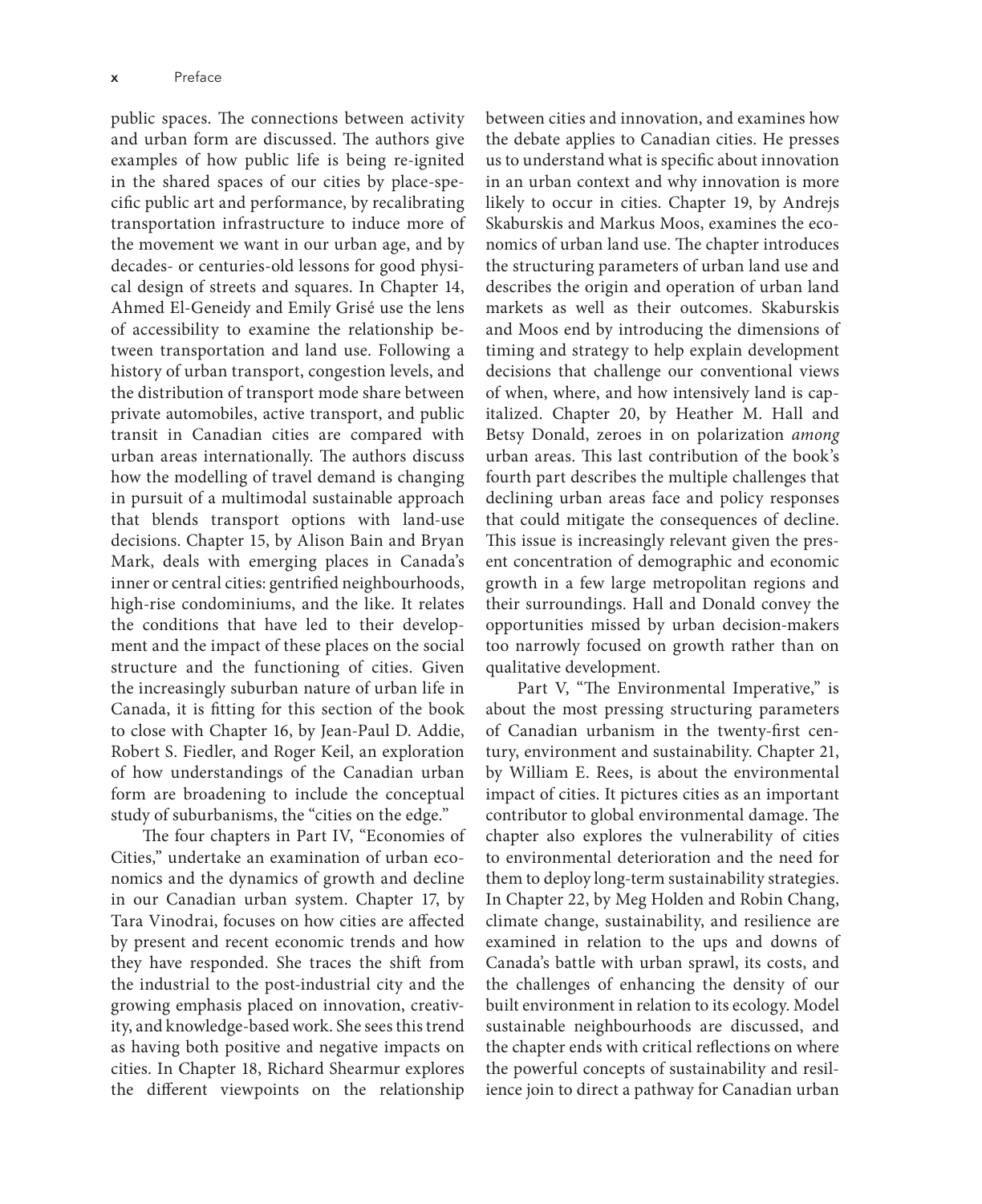development. Chapter 23, by Alison Blay-Palmer and Karen Landman, looks at the new-found interest in the geography of food, as evidenced in movements such as the 100-mile diet. This chapter is about how food is procured and distributed within Canadian cities. Issues include accessibility to different forms of food outlets and the problem of food deserts, efforts to increase reliance on food grown nearby, and food production

within cities themselves. The book closes with Chapter 24, an urgent discussion of how climate change threats must prompt responses to how we design our cities. In this chapter, Maged Senbel, Simon Liem, and Alexandra Lesnikowski explore the challenges and opportunities inherent in various approaches to sustainable urban design intended to create low-carbon, resilient, and healthy neighbourhoods.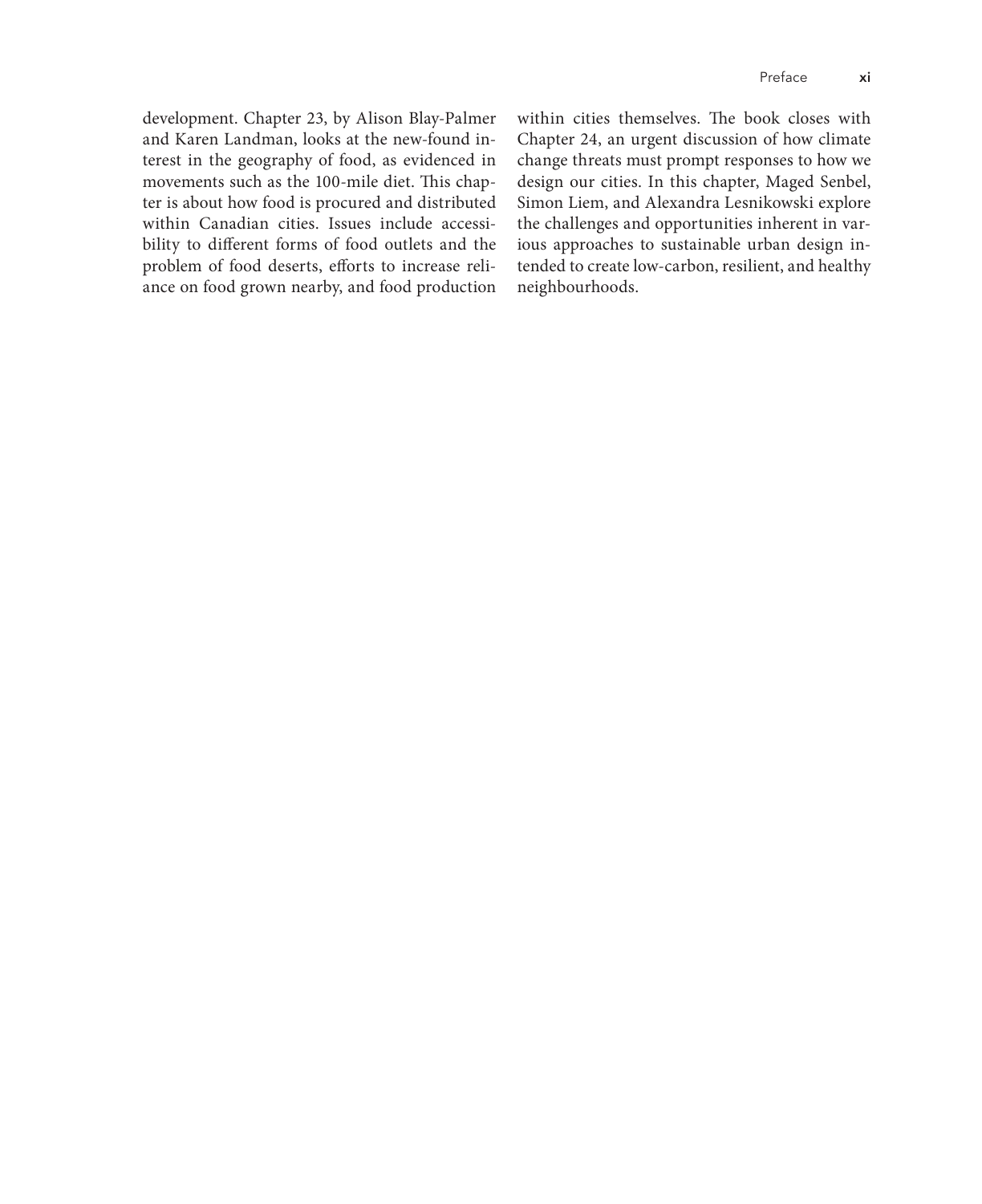## Contributors

**Jean-Paul D. Addie** Urban Studies Institute, Andrew Young School of Policy Studies Georgia State University

**Alison Bain** Department of Geography York University

**Jill Blakley** Department of Geography and Planning University of Saskatchewan

**Alison Blay-Palmer** Department of Geography and Environmental Studies Wilfrid Laurier University

**Neil Bradford** Department of Political Science Huron University College, Western University

**Shauna Brail** Urban Studies Program, Innis College University of Toronto

**Robin Chang** Department of European Planning Cultures Technical University of Dortmund

**Betsy Donald** Department of Geography and Planning Queen's University

**Ahmed El-Geneidy** School of Urban Planning McGill University

**R. Ben Fawcett** Department of Geography and Planning University of Saskatchewan

**Robert S. Fiedler** Department of Geography York University

**Pierre Filion** School of Planning University of Waterloo

**Jill L. Grant** School of Planning Dalhousie University

**Emily Grisé** School of Urban and Regional Planning University of Alberta

**Heather M. Hall** School of Environment, Enterprise and Development University of Waterloo

**Richard Harris** School of Geography and Earth Sciences McMaster University

**Meg Holden** Urban Studies Program and Department of Geography Simon Fraser University

**Roger Keil** Faculty of Environmental Studies York University

**Audrey Kobayashi** Department of Geography and Planning Queen's University

**Karen Landman** School of Environmental Design and Rural Development University of Guelph

**Alexandra Lesnikowski** Department of Geography McGill University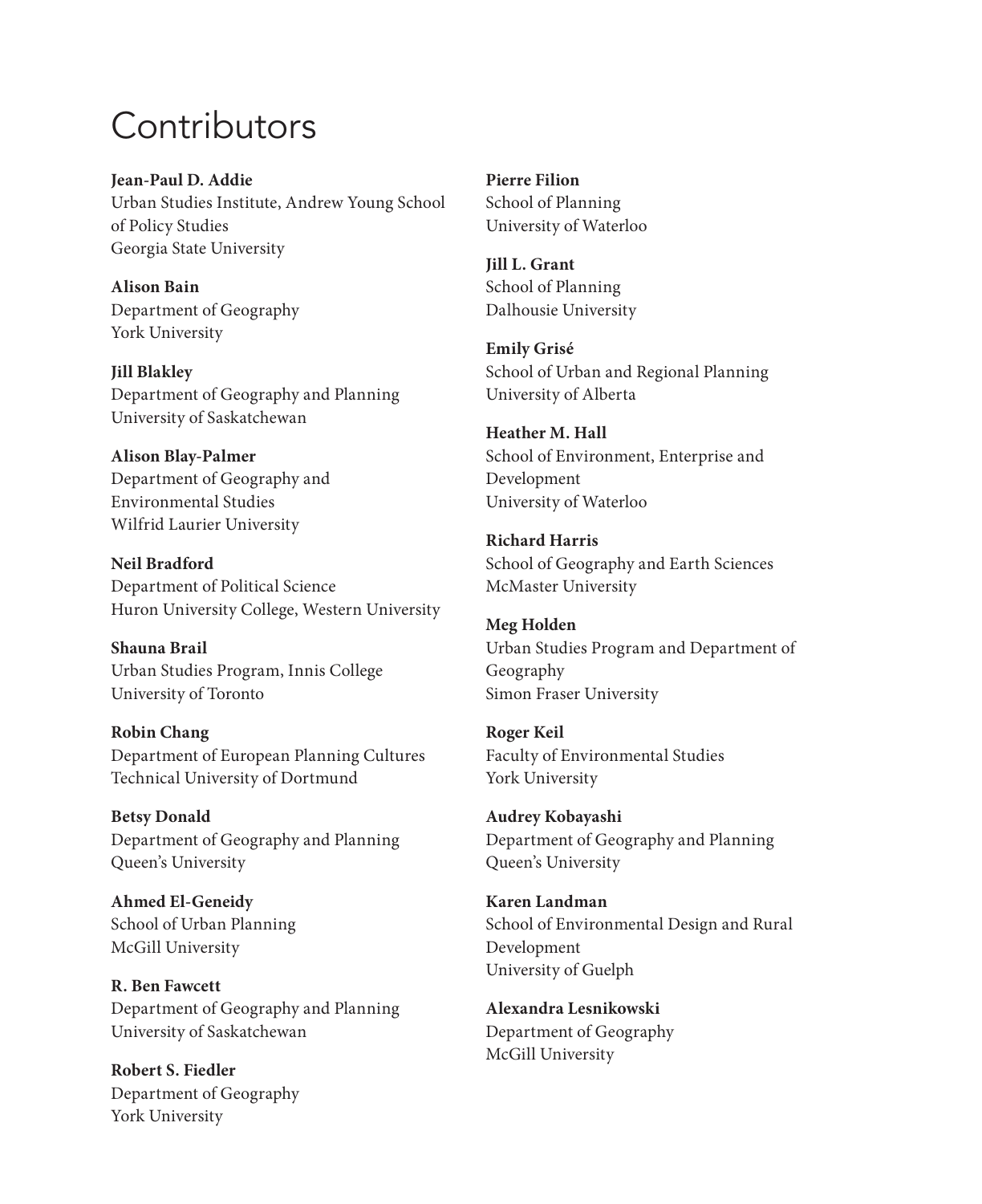**Simon Liem** School of Community and Regional Planning University of British Columbia

**Bryan Mark** Department of Geography York University

**Markus Moos** School of Planning University of Waterloo

**Valerie Preston** Department of Geography York University

**William E. Rees** School of Community and Regional Planning University of British Columbia

**Damaris Rose** Centre urbanisation culture société Institut national de la recherche scientifique (INRS)

**Maged Senbel** School of Community and Regional Planning University of British Columbia

**Richard Shearmur** School of Urban Planning McGill University

**Andrejs Skaburskis** School of Urban and Regional Planning Queen's University

**Zack Taylor** Department of Political Science Western University

**Ivan Townshend** Department of Geography University of Lethbridge

**Tara Vinodrai** Department of Geography and Institute for Management & Innovation (UTM) University of Toronto

**Ryan Walker** Department of Geography and Planning University of Saskatchewan

**Alan Walks** Department of Geography and Planning University of Toronto